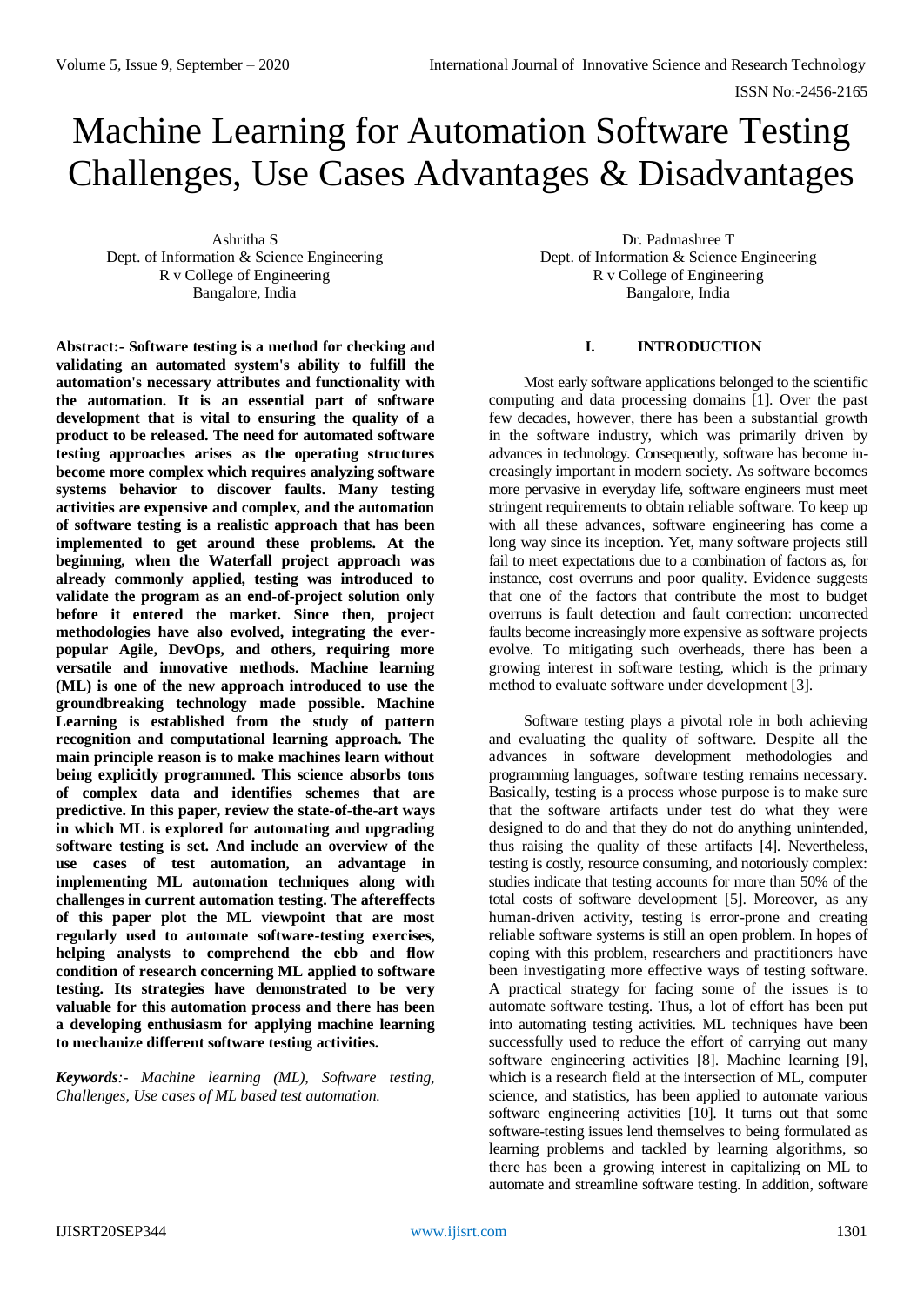systems have become increasingly complex, so some conventional testing techniques may not scale well to the complexity of these modern software systems. This everincreasing complexity of modern software systems has rendered ML-based techniques attractive.

#### **II. BACKGROUND**

This section covers background on software testing and ML. The discussion is divided into two parts: the first covers the pure- pose of software testing, giving special emphasis to elucidating the most fundamental concepts; the second part lays out the essential background on ML.

## *A. Software Testing*

Software testing is a quality confirmation action that comprises in assessing the framework under test by watching its execution with the point of uncovering failures. A disappointment is identified when the outer conduct is not quite the same as what is anticipated from the test as indicated by its prerequisites or some other depiction of the normal conduct [3]. Since this action re-quires the execution, it is regularly alluded to as powerful examination. Conversely, there are quality affirmation exercises that don't require the execution [5].

A significant component of the testing action is the experiment. Basically, an experiment indicates in which conditions of the test must be executed to find a failure. At the point when an experiment uncovers a disappointment, it is viewed as fruitful (or successful). An experiment typifies the information esteems expected to execute the test [3]. Along these lines, experiment inputs change in nature, going from client contributions to technique calls with the experiment esteems as parameters. To assess the aftereffects of experiments, analyzers must realize what yield the test would deliver for those experiments. The component that checks the accuracy of the yields delivered is alluded to as prophet. For the most part, analyzers assume the job of prophet. Be that as it may, it merits stressing that a prophet can be a determination or much another program.

Executing experiments physically is expensive, tedious, and mistake inclined. In this manner, many testing systems and instruments have been created along the years with the goal of supporting the mechanized execution of experiments at various levels. Testing systems that help unit testing have been generally utilized particularly because of the advancement of nimble philosophies and test-centered methodologies. More as of late, many record-and-play or even content based systems and instruments to perform graphical UI (GUI) testing have gotten increasingly well known among engineers. Even though automating the execution of experiments spoke to a huge improvement in the field, programming testing exercises will in general become progressively troublesome and exorbitant as frameworks become progressively increasingly mind boggling. The exemplary answer of programming specialists to lessen cost and unpredictability is automation. Consequently, in the previous scarcely any years, numerous endeavors have been done to think of robotized approaches for creating test

information sources and upgrades to meet distinctive test objectives (e.g., branch inclusion). Three distinct methods to produce experiments consequently hang out in this situation: representative execution, search based, and irregular methodologies [15].

#### *B. Machine Learning*

Essentially, problem solving using computers revolves around coming up with algorithms, which are sequences of instructions that when carried out turn the input (or set of inputs) into an output (or set of outputs). For instance, many algorithms for sorting have been proposed over the years. As input, these algorithms take a set of elements (e.g., numbers) and the output is an ordered list (e.g., list of numbers in ascending or descending order).

Many problems, however, do not lend themselves well to being solved by traditional algorithms. An example of problem that is hard to solve through traditional algorithms is predicting whether a test case is effective. Depending on the test, the input is like: for instance, for a program that implements a sorting algorithm, it is a list of elements (e.g., numbers). Also know what the output should be: an ordered list of elements. Nevertheless, the test does not know what list of elements is most likely to uncover faults: that is, what inputs will exercise different parts of the program's code.

There are many problems for which there is no algorithm. In effect, trying to solve these problems through traditional algorithms has led to limited success. However, in recent years, a vast amount of data concerning such problems has become available. This rise in data availability has prompted researchers and practitioners to look at solutions that involve learning from data: ML algorithms.

Apart from the explosion of data being captured and stored, the recent widespread adoption of ML algorithms has been largely fueled by two contributing factors: first, the exponential growth of compute power, which has made it possible for computers to tackle ever-more-complex problems using ML, and second, the increasing availability of powerful ML tools [16], [17]. Due to these advances, researchers and practitioners have applied ML algorithms to an ever-expanding range of domains. Web search engines, natural language processing, speech recognition, computer vision, and robotics [18]- [20]. It is worth noting, however, that ML is not new. As pointed out by Louridas and Ebert [21], ML has been around since the 1970s, when the first ML algorithms emerged.

Let us go back to the problem of predicting the effectiveness of test cases. When facing problems of this nature, data come into play when it is needing to know what an effective test case looks like. Although we might not know how to come up with an effective test case, we assume that some effective test cases will be present in the collected data (e.g., set of inputs for a program whose run-time behavior was also recorded). If an ML algorithm can learn from the available test-case data, and if the program under test did not deviate much from the version used during data collection, it is possible to make predictions based on the results of the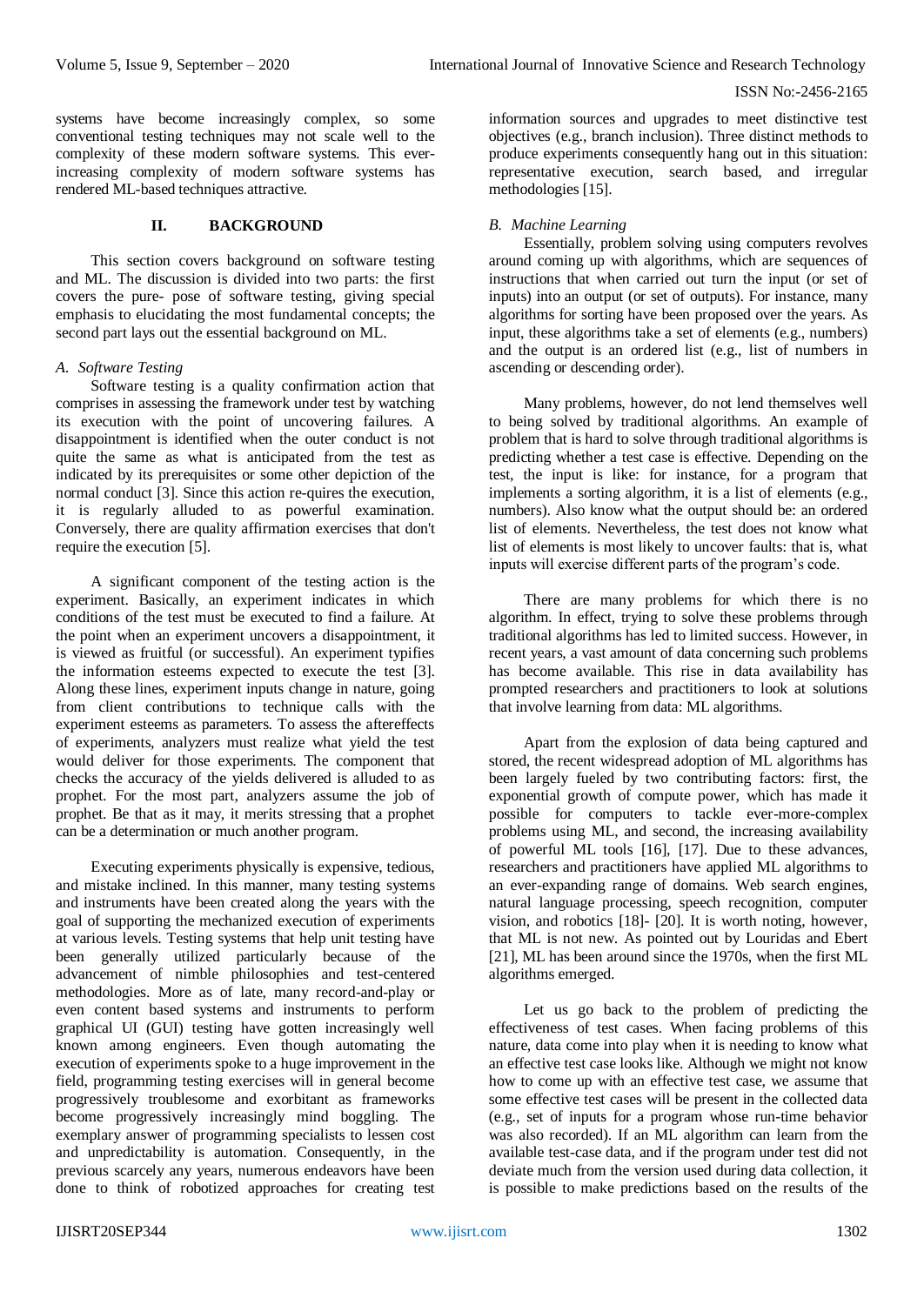algorithm. Although the ML algorithm may not be able to identify the whole test-case evaluation process, it can still detect some hidden structures and patterns in the data. In this context, the result of the algorithm is an approximation (i.e., a model). In a broad sense, ML algorithms process the available data to build models. The resulting models embody patterns that allow us to make inferences and better characterize problems as predicting the effectiveness of test cases.

At its core, ML is simply a set of algorithms for designing models and understanding data [19], [20]. Therefore, as stated by Mohri et al. [18], ML algorithms are data-driven methods that combine computer science concepts with ideas from statistics, probability, and optimization. As emphasized by Shalev- Shwartz and Ben-David [22], the main difference in comparison with traditional statistics and other fields is that in computer science, ML is centered around learning by computers, so algorithmic considerations are key.

Many ML algorithms have been devised over the years. Essentially, these ML algorithms differ in terms of the models they use or yield. These algorithms can be broadly classified as supervised or unsupervised.

Software has been playing an increasingly important role in modern society. Therefore, ensuring software quality is vital. Although many factors impact the development of reliable soft- ware, testing is the primary approach for assessing and improving software quality [3]. However, despite decades of research, testing remains challenging. Recently, a strategy that has been adopted to circumvent some of the open issues is applying ML algorithms to automate software testing. We set out to provide an overview of the literature on how researchers have harnessed ML algorithms to automate software testing. We detail the rationale behind our research in the following sections.

# **III. PROBLEM STATEMENT AND JUSTIFICATION**

Although applying ML to tackle software-testing problems is a relatively new and emerging research trend, many studies have been published in the past two decades. Different ML algorithms have been adapted and used to automate software testing, however, it is not clear how research in this area has evolved in terms of what has already been investigated. Despite the inherent value of examining the nature and scope of the literature in the area, few studies have attempted to provide a general overview of how ML algorithms have contributed to efforts to automate softwaretesting activities. Noorian et al. [29], for instance, proposed a frame- work that can be used to classify research at the intersection of ML and software testing. Nevertheless, their classification framework is not based on a systematic review of the literature, which to some extent undermines the scope and validity of such framework.

Drawing from his personal experience, Briand [26] gives an account of the state-of-the art in ML applied to software testing by describing many applications the author was involved with over the years as well as a brief overview of other related research. Furthermore, owing to his assumption that ML has the potential to help testers cope with some long-standing software-testing problems, Briand argues that more research should be performed toward synthesizing the knowledge at the intersection of these research areas. Although evidence suggests that software testing is the subject for which a substantial number of systematic literature reviews have been carried out [30], to the best of our knowledge, there are no up-to-date, comprehensive systematic reviews or systematic mappings providing an overview of published research that combines these two research areas.

The problem statement can be still mapped to usage of machine learning techniques for automation testing. This paper provides information on using ML for automation with the use cases, challenges and software testing: outlining the most investigated topics, the strength of evidence for, and benefits and limitations of ML algorithms. The results of this systematic mapping will enable researchers to devise more effective ML-based testing approaches, since these research efforts can capitalize on the best available knowledge. In addition, given that ML is not a panacea for all software-testing issues, we conjecture that this paper is an important step to make headway in applyingMLto software testing. Essentially, the results of this paper have the potential to enable practitioners and researchers to make informed decisions about which ML algorithms are best suited to their context, secondary studies as ours can be used as a starting point for further research. Another contribution of our paper is the identification of research gaps, paving the way for future research in this area.

# *C. Role of machine learning in automation*

Basically, ML tech are trained to process information, recognize plans and designs, make and assess tests without human help. This is made conceivable with profound learning and neural systems — when a machine selfinstructs dependent on the gave informational collections or information separated from an outer source, for example the web. The requirements for ML deployment require two primary approaches:

- To train the ML models to make automated tests. A few endeavors have been made in this field with changed achievement.
- To instruct AI to arrange tests, choosing self-sufficiently on what to run, what to fix, and what to dispose of.

# *D. Challenges in Current Automation testing*

The traditional QA approach is based on the system used to test the collection of basic tasks that together shape the overall project. A tester needs to go in a way to do from the smallest elements up to the largest. Since the customers are always anxious, conventional forms of testing tend to satisfy their demands. Toward the start of a task, testing can go in corresponding with intensifying functionality, however the more complex an application turns into, the more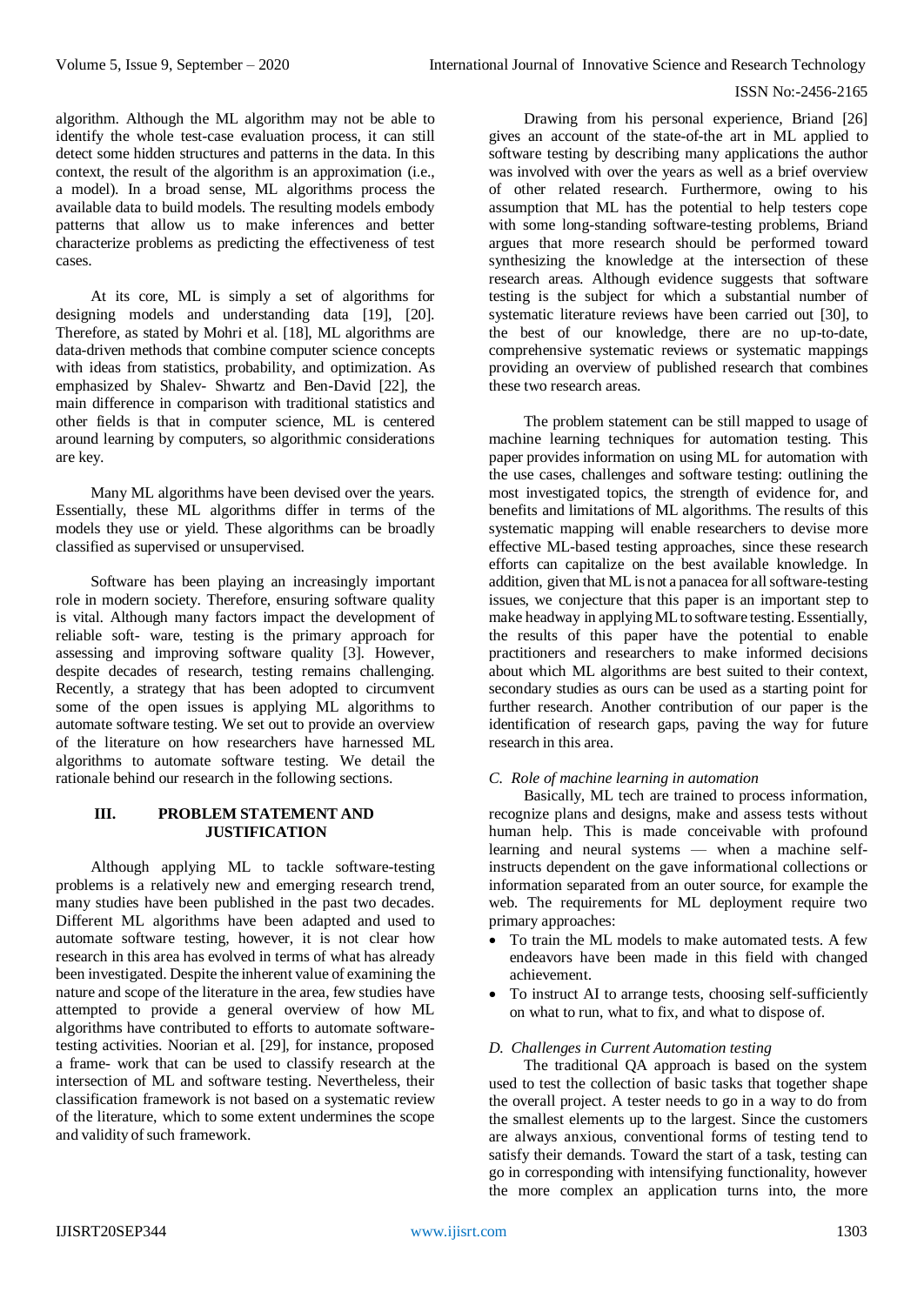challenging it becomes to ensure it has full test inclusion. Consistently, QA Engineers discover a plenty of troubles and burn through a great deal of time to locate an appropriate arrangement. While including new changes, existing code that has just experienced testing may quit working. Each time the development group changes existing code, they should complete new tests. Regression testing cycles can snatch quite a while undertaking them physically can overpower QAs. This is an impressive test for some organizations. To oversee testing work processes effectively, organizations need to involve exceptionally talented experts and frequently draw in the administrations of specific accomplices who come prepared to handle the most convoluted issues and decide the best answers for every specific venture. More difficulties originate from the embodiment and objectives of automated testing, where the ML testing apparatuses are progressively finding their utilization. For groups setting up automates cases, there are the accompanying entanglements to keep an eye out for:

- *Checks just explicit cases that are picked*: If new function is included, the recently made auto-test will at present be totally effective, regardless of whether the new function doesn't work. Just research testing by humans will have the option to identify these changes. However, this regularly doesn't happen, since this time is spent on re-performing essential tests, so circumstances frequently emerge when manual testing checks application's routine as an overall thing, losing subtleties.
- *Tedious:* For automated tests to run suitably with code expansion, QA engineers need to keep tests adjusted, which ends up being progressively tangled after some time due to amassing and programming commitment.
- *Missing bugs while including new functionality:* Automated tests can run effectively; they may also fail to distinguish the code mistakes in recently included highlights. Regularly this requires manual testing, which isn't generally conceivable except if the undertaking is staffed in like manner.
- *Tend to be flaky and unstable over time as the app changes:* When actuating elongated test cases, mistakes may happen in setting up test - case steps, not in the code. In this issue, QA designers should improve a test and begin it once again. And, the code based scripting solutions will be unstable as the app keeps on adding new features and changes over time.
- *Testing architects' skills:* Test automation requires specific acquaintance and skills in producing automated test contents, implying that looking for the correct authorities can be a tedious procedure.
- *Requires human intrusion:* It's hard to automate user interface (UI) tests as it requires human intrusion and verdict.

Although not a panacea, ML developments are ready to mitigate a great part of the automated testing loads. Simultaneously, these incipient apparatuses may bring along their difficulties, which are talked about in this paper.

## *E. Benefits of adopting machine learning in automation*

The following are the benefits of adopting machine learning techniques in automation

## *1. Accelerating Manual Testing and Overall Processes*

Indeed, even the most progressive application advancement associations code bunches of test lines: type one line after another, "click here" and "watch that". Clearly, this strategy has numerous detriments. Making such tests confuses engineers' consideration. Complete test passing may take a few days, and several weeks. Manual testing can't maintain such a pace, regardless of how diligently it attempts. Furthermore, manual functional testing is costly, both in time and in currency.

ML will encourage such time-squandering issue for all engineers, as composing all contents and analyses a lot of informational collections turns out to be all the quicker. ML can deal with figuring out log documents thus it will spare time and upgrade accuracy in the program immensely. The potential results will give QA Engineers a total perspective on the adjustments that they should complete.

## *2. Mechanization the Testing Process*

If the number of test are more, more is the labour cost and more expensive their support. Besides, when the application must be modified or requires changes, QA Engineers need to update the test code. Furthermore, frequently things being what they are, most of the endeavors of automation rapidly transform into clean maintenance, with a couple of changes in additional inclusion.

ML models keep on developing after changes in the code. Since the models are not completely encoded, they adjust and figure out how to discover new application functions themselves. At the point when the ML distinguishes alterations, it naturally evaluates them to choose whether this is another new feature or imperfections of another discharge. Subsequently, hard-coded test contents are delicate and require manual refinement after each adjustment in the application code and the ML models create themselves all through the whole procedure.

## *3. Analysis of errors*

ML can discover answers to questions like how, where and when surprisingly fast or even in seconds. Along these lines, analyzers can utilize this data to choose whether coding changes are required to forestall program blunders or they basically need to apply some different methodologies. QA forms are brimming with bugs, they are the fundamental piece of this work. After all the efforts and after doing everything right there will be situations where the bug remains unnoticed. In like manner, ML in the QA situations can lead continuous investigation of bugs.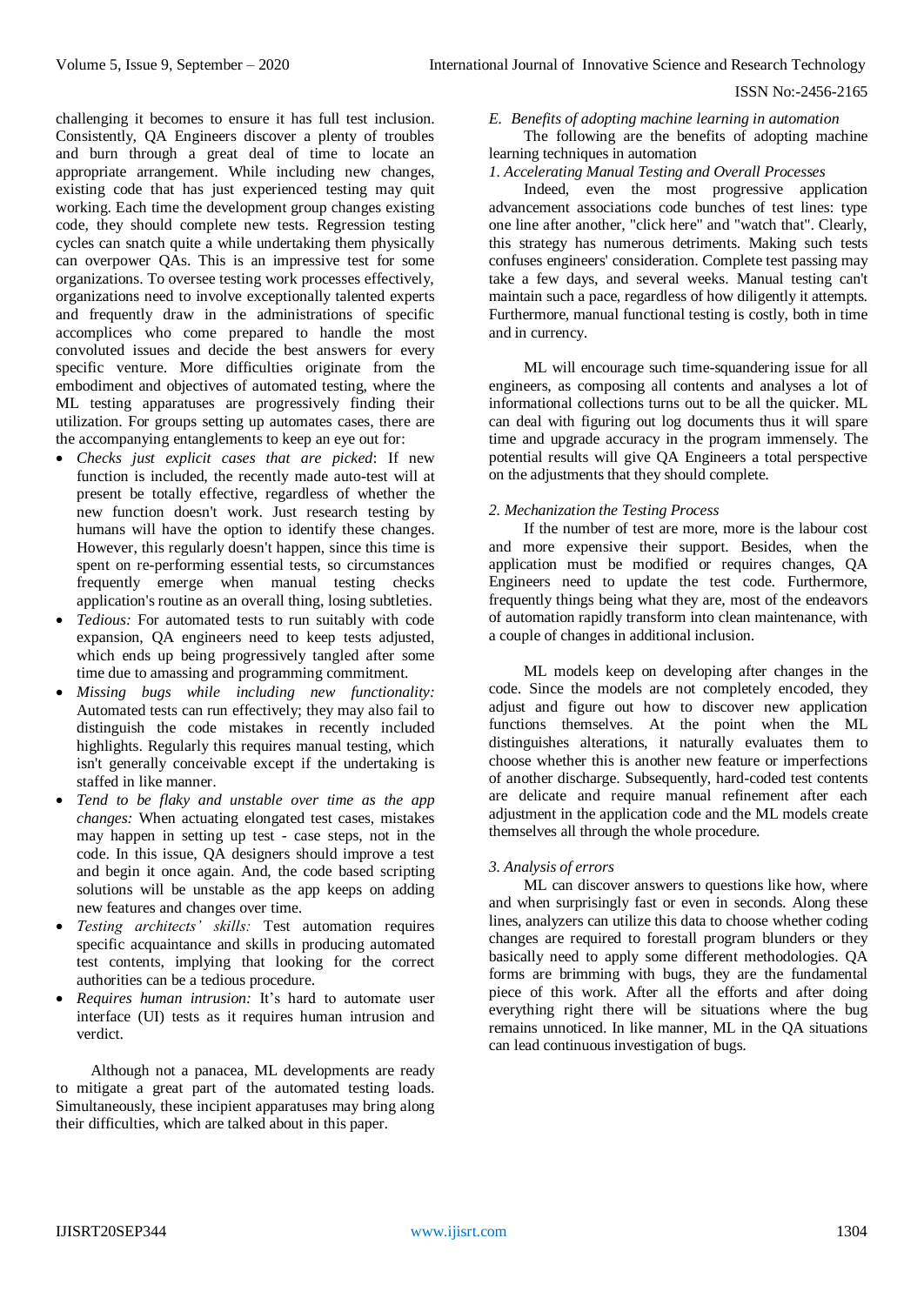### *4. Decrease the Ignored Bugs Probability*

The machine learning approach will offer more solid results than traditional testing does. The time expected to complete a product testing and search for a bug likewise turns diminished. The test coverage will be more and the bugs will be not being gone unnoticed. Because the issue of disregarded bugs is exceptionally assorted and bears amazingly negative outcomes. If the data management is not given enough considerations then as an outcome there will be entire bundle of unnoticed bugs which will degrade the product quality. As an overall result of the unnoticed bugs brand's notoriety will be at stake along with unsatisfied clients. But most importantly testers burn through their valuable time. But the ML approach will decrease the ignored bugs probability compared to traditional approach and increase the overall productivity.

#### *5. Anticipating Client Requirements*

Forecasting empowers enterprises to analyze customer data for a more proper understanding of the most recent products and features can be effectively explained utilizing machine learning techniques. Because finding right approach to increase the productivity and usage is essential.

## *6. Algorithms can eliminate poor scripts and increase time to value*

The shift from Waterfall to Agile and DevOps methodologies is significant. More automation present throughout the entire pipeline of activities, including testing will lead the path to success for the devops culture.

## *F. Use Cases*

*Eliminate specific, flaky code-based test scripts:* Flaky, code-based test scripts are a killer for digital quality and are often the result of poor coding practices. This reduces confidence in test automation scripts.

To know if they have flaky test scripts some indicators are:

- Test results are inconsistent from run to run or platform to platform
- Tests aren't using stable object locators
- Tests don't properly handle environment-related implications (e.g., pop-ups, interrupts, etc.)

Flaky scripts, identify the testing bottlenecks and where they are not getting value from code-based test automation. If flaky test scripts were originally developed using a code-based programming language (e.g., Java, JavaScript, Python, etc.) in an integrated development environment (IDE), can record those scripts with ML-based tools, and play them back as many times as needed across platforms. Also, it can be done from the ML tool's UI itself, or through a continuous integration (CI) server. Flaky codebased test scripts are a killer digital quality, and are often the result of poor coding practices.

*Provide business testers an alternative for test automation creation:* Test automation suffers from low success rates these days. In addition to flaky, code-based test scripts, there are two main reasons: Developers and test engineers are pressed for time Agile feature teams lack the skills to create automation scripts within sprints the lack of skills in Agile feature teams represents an opportunity for data scientists and business testers. These non-testers can leverage the ML-based tools and create robust test automation scripts for functional and exploratory testing through simple record and playback flows.

*Increase test automation coverage:* When manual testing is replaced with ML-based test automation, likely there will be increase the overall test automation coverage and reduce the risk of defects escaping into production. That's great, but still need to ensure the team works efficiently and drives value. Properly scope the ML-based test automation suite with team members to avoid duplicates and focus on problematic areas. Also, one must consider how teams will view the two methods' results. Teams must strive towards a consistent quality dashboard that shows both test automation reports in a single view so management can assess the overall product quality with ease. On average, ML-based test automation is six times faster than code-based testing, which means faster time to value.

*Accelerate time to create and maintain test automation:* On average, ML-based test automation is six times faster than code-based testing, which means faster time to value. What makes ML-based test automation so much faster? Code-based testing requires the developer to build the proper environment (e.g., Selenium Grid), set up the prerequisites through code and debug the code from within the IDE. This takes significant time, skills and effort — and it's not a one-time investment. As the product changes, the developer must continually update the code. On the other hand, ML-based test creation is typically a recordand-playback process with built-in self-healing algorithms. This generally does not require heavy maintenance, unless there are significant changes in the element locators or the product itself. However, ML-based tools are less mature than code-based tools. As a result, there is less flexibility and integration with other tools and frameworks.

Other than these it also includes detecting any changes in software and defining whether it's a bug or an added feature that should be tested, updating tests accordingly to the features being added, Fixing tests on the run in case a certain element is not found, Quickly detecting software changes by inspecting history logs and correlating them with the test results, Analyzing code to estimate test coverage, creating dashboards to unite and share data on tested code, current testing statuses, and test coverage, prioritizing test cases, speeding up maintenance and test runs, predicting and timely notifying about possible and code or test issues etc.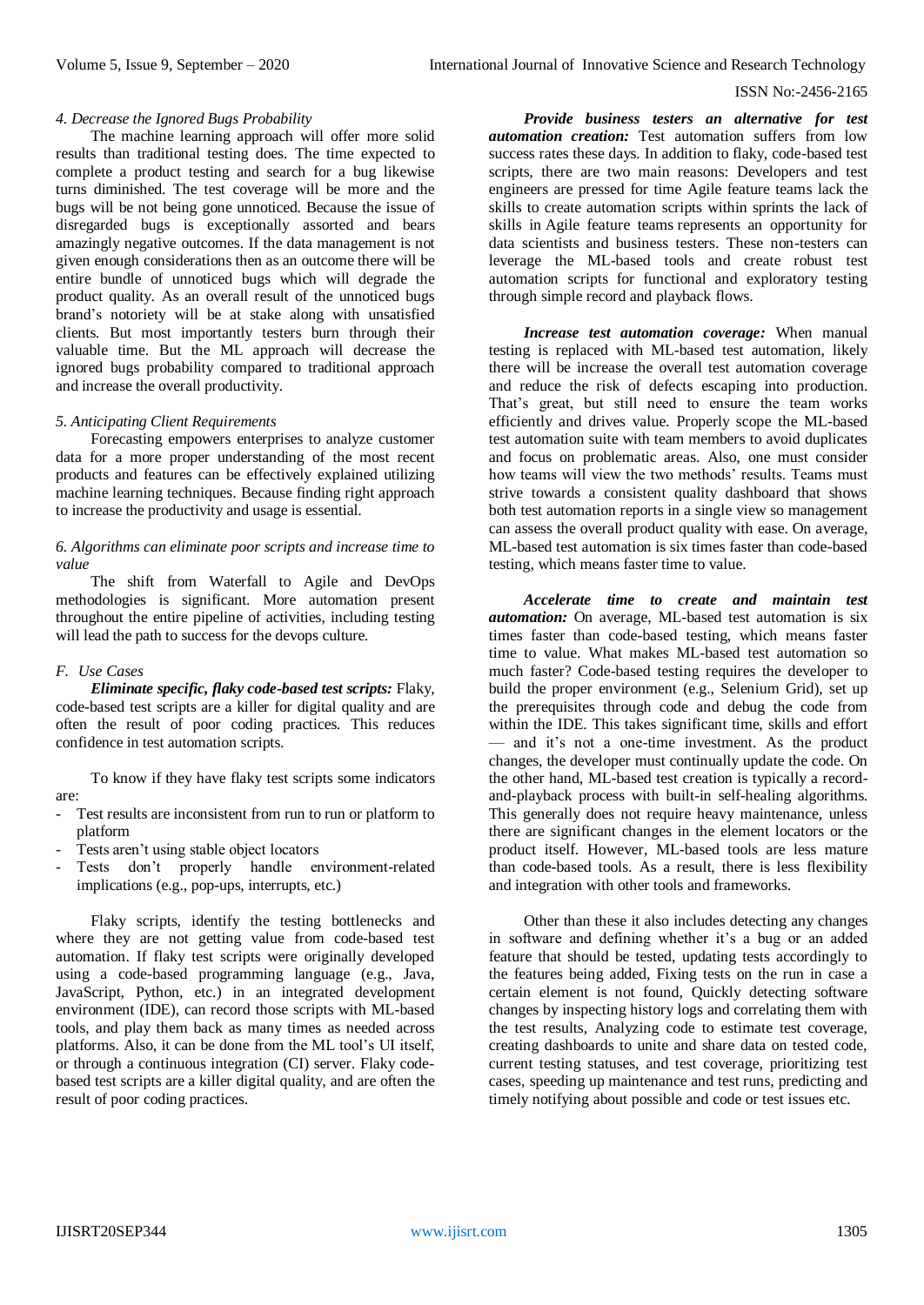## **IV. CONCLUSION**

ML and software testing are two broad areas of active research whose intersection has been drawing the attention of researchers. Our systematic mapping focused on making a survey of research efforts based on using ML algorithms to support software testing. Software testing approaches evolve day by day to catch up with the pace of application development techniques, becoming more complex and sophisticated with each step. As a result, fast-growing businesses often need to run ongoing, adjustable tests for their systems and products. We believe that our mapping study provides a valuable overview of the state-of-the art in ML applied to software testing, which is useful for researchers and practitioners looking to understand this research field either for the goal of leveraging or contributing to that field. Given the pressures of the highaccelerating industry, it's obvious that the new age testing is here! ML are undeniably growing to be significant elements in software testing and QA as well. And all this is for good reason. ML will advance accuracy, give enhanced revenue and lower costs for all QA processes. Henceforth, it improves competitive positioning and customer experience. Most importantly, ML helps identify bugs quicker and faster. The testers can stop worrying about losing their jobs and start focusing on making better policies. There is no reason to fear ML, instead, we should think of possible

# **REFERENCES**

- [1]. M. J. Harrold, "Testing: A roadmap," in Proc. Conf. Future Softw. Eng., 2000, pp. 61–72.
- [2]. C. A. Welty and P. G. Selfridge, "Artificial intelligence and software engineering: Breaking the toy mold," Automated Softw. Eng., vol. 4, no. 3, pp. 255–270, 1997.
- [3]. M. Harman, "The role of artificial intelligence in software engineering," in Proc. 1st Int. Workshop Realizing Artif. Intell. Synergies Softw. Eng., 2012, pp. 1–6.
- [4]. T. Xie, "The synergy of human and artificial intelligence in software engineering," in Proc. 2nd Int. Workshop Realizing Artif. Intell. Synergies Softw. Eng., 2013, pp. 4–6.
- [5]. J. Bell, Machine Learning: Hands-On for Developers and Technical Pro- fessionals. Hoboken, NJ, USA: Wiley, 2014.
- [6]. D. Zhang and J. J. Tsai, "Machine learning and software engineering,"Softw. Qual. J., vol. 11, no. 2, pp. 87–119, 2003.
- [7]. S. R. Vergilio, J. A. C. Maldonado, and M. Jino, "Infeasible paths in the context of data flow based testing criteria: Identification, classification and prediction," J. Brazilian Comput. Soc., vol. 12, pp. 71– 86, Jun. 2006.
- [8]. B. Beizer, Software Testing Techniques, 2nd ed. New York, NY, USA: Van Nostrand Reinhold Company, 1990.
- [9]. H. Zhu, P. A. V. Hall, and J. H. R. May, "Software unit test coverage and adequacy," ACM Comput. Surveys, vol. 29, no. 4, pp. 366–427, 1997.
- [10]. S. Rapps and E. J. Weyuker, "Data flow analysis techniques for test data selection," in Proc. 6th Int. Conf. Softw. Eng., 1982, pp. 272–278.
- [11]. A. Orso and G. Rothermel, "Software testing: A research travelogue (2000–2014)," in Proc. Future Softw. Eng., 2014, pp. 117–132.
- [12]. B. Lantz, Machine Learning With R, 2nd ed. Birmingham, U.K.: Packt Publishing, 2015.
- [13]. M. Bowles, Machine Learning in Python: Essential Techniques for Pre- dictive Analysis. Hoboken, NJ, USA: Wiley, 2015.
- [14]. M. Mohri, A. Rostamizadeh, and A. Talwalkar, Foundations of Machine Learning. Cambridge, MA, USA: MIT Press, 2012.
- [15]. P. Flach, Machine Learning: The Art and Science of Algorithms That Make Sense of Data. Cambridge, U.K.: Cambridge Univ. Press, 2012.
- [16]. G. James, D. Witten, T. Hastie, and R. Tibshirani, An Introduction to Statistical Learning: With Applications in R (Springer Texts in Statistics). New York, NY, USA: Springer, 2013.
- [17]. P. Louridas and C. Ebert, "Machine learning," IEEE Softw., vol. 33, no. 5, pp. 110–115, Sep./Oct. 2016.
- [18]. S. Shalev-Shwartz and S. Ben-David, Understanding Machine Learning: From Theory to Algorithms. Cambridge, U.K.: Cambridge Univ. Press, 2014.
- [19]. C. Anderson, A. V. Mayrhauser, and R. Mraz, "On the use of neural networks to guide software testing activities," in Proc. Int. Test Conf., 1995, pp. 720–729.
- [20]. H. Singh, M. Conrad, and S. Sadeghipour, "Test case design based on Z and the classification-tree method," in Proc. IEEE Int. Conf. Formal Eng. Methods, 1997, pp. 81–90.
- [21]. J. Bowring, J. M. Rehg, and M. J. Harrold, "Active learning for automatic classification of software behavior," in Proc. ACM SIGSOFT Int. Symp. Softw. Testing Anal., 2004, pp. 195–205.
- [22]. L. C. Briand, "Novel applications of machine learning in software testing," in Proc. 8th Int. Conf. Qual. Softw., 2008, pp. 3–10.
- [23]. W. Choi, G. Necula, and K. Sen, "Guided GUI testing of android apps with minimal restart and approximate learning," in Proc. ACM SIGPLAN Int. Conf. Object Oriented Program. Syst. Lang. Appl., 2013, pp. 623– 640.
- [24]. J. Zhang et al., "Predictive mutation testing," in Proc. 25th Int. Symp. Softw. Testing Anal., 2016, pp. 342– 353.
- [25]. M. Noorian, E. Bagheri, and W. Du, "Machine learning-based software testing: Towards classification framework," in Proc. Int. Conf. Softw. Eng. Knowl. Eng., 2011, pp. 225–229.
- [26]. K. Petersen, S. Vakkalanka, and L. Kuzniarz, "Guidelines for conduct- ing systematic mapping studies in software engineering: An update," Inf. Softw. Technol., vol. 64, pp. 1–18, 2015.
- [27]. B. A. Kitchenham, D. Budgen, and P. Brereton, Evidence-Based Software Engineering and Systematic Reviews. London, U.K.: Chapman and Hall/, 2015.